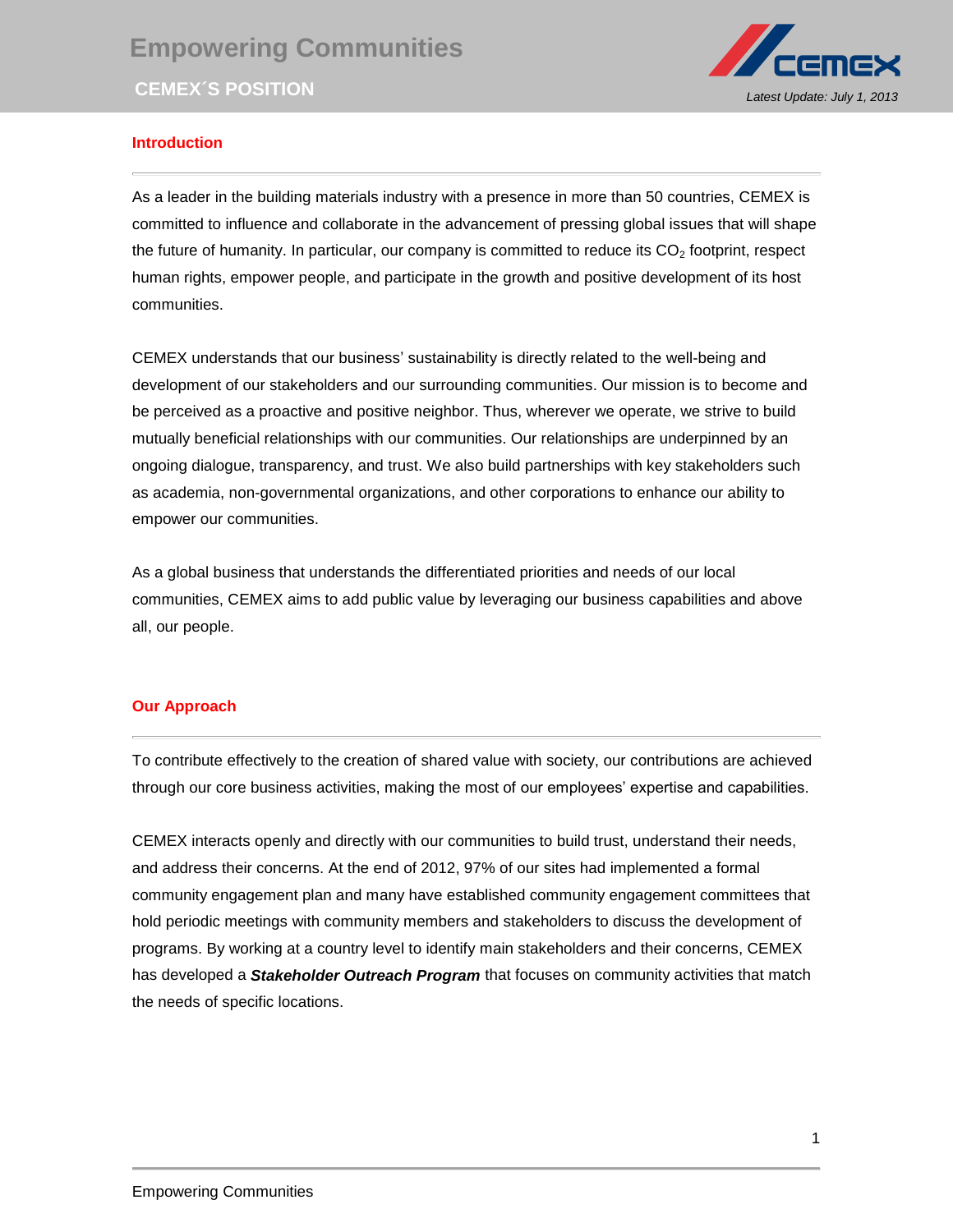CEMEX has defined four areas where we can add the most value and where we should focus our energy and resources. These main areas are: responsible site operation, employee volunteering, education and self-employment, and access to high-quality affordable housing.

## **1. Responsible Operation**

Our company is focused on achieving a high standard of environmental performance at all of our sites. We systematically control and effectively manage the impact of our activities, products, and services, and aim to make efficient use of our natural resources. Our efforts center on strict measures to control air emissions, water management, waste reduction, and biodiversity conservation. We have implemented a global Environmental Management System (EMS) to track CEMEX's performance in these key environmental areas.

As part of a carbon-intensive industry, CEMEX has designed an aggressive strategy to reduce the carbon footprint of our operations. The key components of our strategy are the use of low-carbon alternative fuels to replace fossil fuels, the reduction of the clinker content in our cement, greater use of renewable sources of electricity, and continuous efficiency improvement in all of our operations. In 2010, CEMEX developed a *Carbon Footprint Tool* to help us quantify the amount of CO<sub>2</sub> emitted during the manufacture of our products. This information can be shared with our customers.

Additionally, CEMEX employees are charged with the implementation of the highest standards of safety, health, noise control, and responsible traffic practices, as well as a profound respect for the place in which we conduct our business. Therefore, we are implementing a global Health and Safety Management System (HSMS) in all of our sites.

# **2. Employee Volunteering**

Volunteering time and human resources to support biodiversity conservation programs, recycling initiatives, health campaigns, or even blood drives are highly valued by our communities. In the first quarter of 2013 alone, CEMEX USA has organized more than 140 community engagement events. By participating in these types of activities, CEMEX strengthens our relationship with our host communities.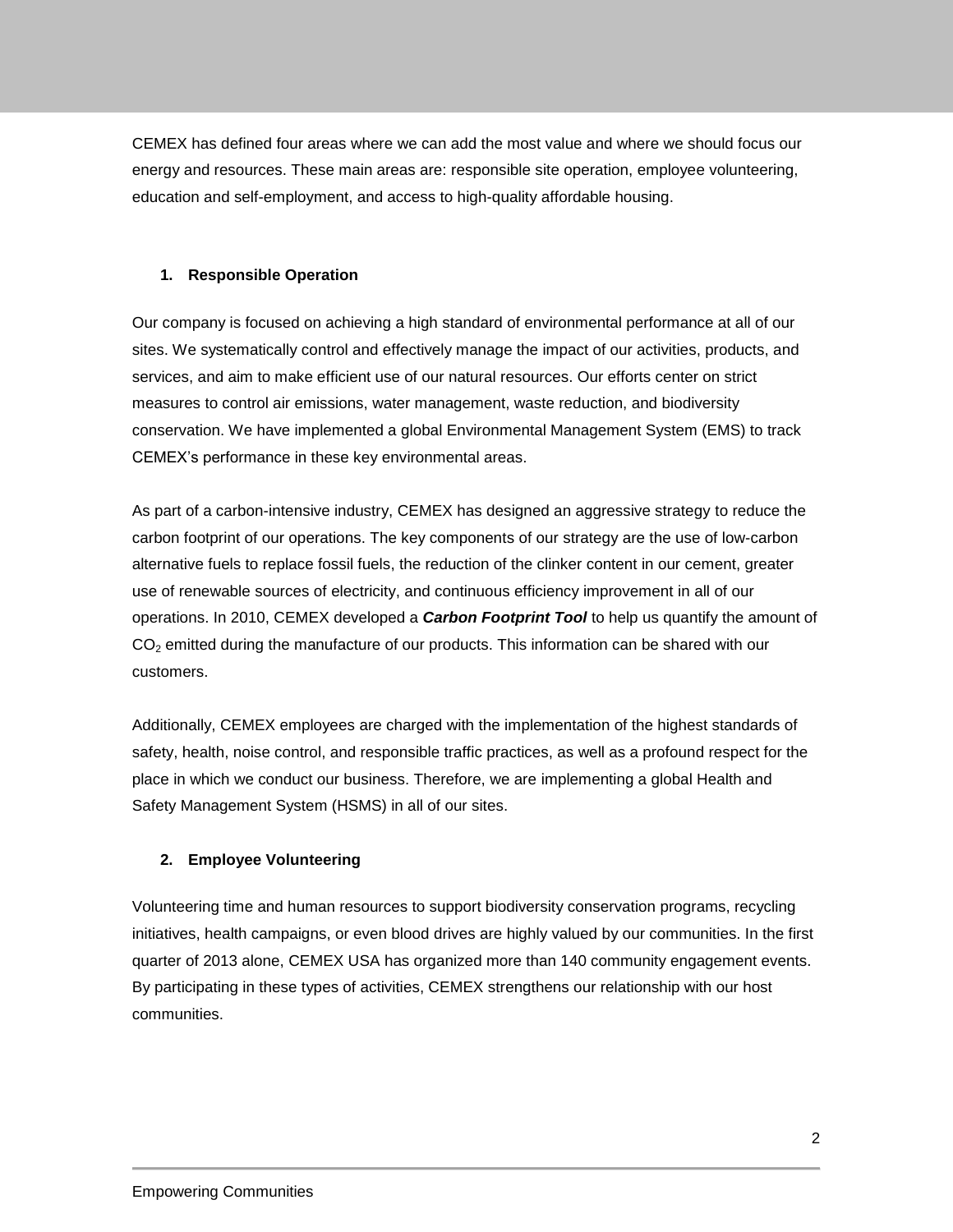Moreover, through our *Lend a Hand* volunteering program in the UK, every employee is encouraged to take a paid day off to volunteer in their local community. This program is implemented across all operations and at all levels, including senior management.

In addition to the US and UK, we have a diverse portfolio of volunteering programs in Costa Rica, Poland, Israel, and Mexico.

## **3. Education and Employment**

We recognize that empowerment and the creation of self-employment opportunities are the most durable forms of community support, and are more effective than charitable donations. Accordingly, we have developed tools and local programs to accelerate skill development, increase selfsufficiency, and encourage entrepreneurship among participants.

In many countries, CEMEX partners with academia, non-governmental organizations, governments, multilateral organizations, and other corporations to build curricula addressing such topics as the need for job creation and self-employment, entrepreneurship, and environmental awareness. In numerous cases, our facilities serve as training centers, where we organize workshops and classes ranging from self-construction, financial education, and project development to an introduction to sustainability and environmental awareness.

For instance, CEMEX has partnered with Citigroup´s Banamex, one of Mexico's largest banks, to develop financial education workshops across our company's community centers. In the US, we are working with the Wildlife Habitat Council in its Corporate Lands for Learning program to develop educational programs on sustainability at our sites. Finally, in Poland, our community program targets neighboring youth—our communities' future leaders. Through presentations, tours, and competitions, participants learn about cement's role in society and sustainable development.

We are extending our high-impact social programs, originated in our operations in Mexico, to more countries and local communities. For example, we have expanded the *Productive Centers of Selfemployment* program (Centros Productivos de Autoempleo) to Colombia, Nicaragua, and Costa Rica. In these centers, individuals manufacture concrete blocks and other precast forms, keeping half of their production for personal construction purposes. The other half is sold by the center to state and municipal governments in order to make the center a self-sustained entity. This benefits the community by enhancing its capabilities and providing a collaborative environment in which to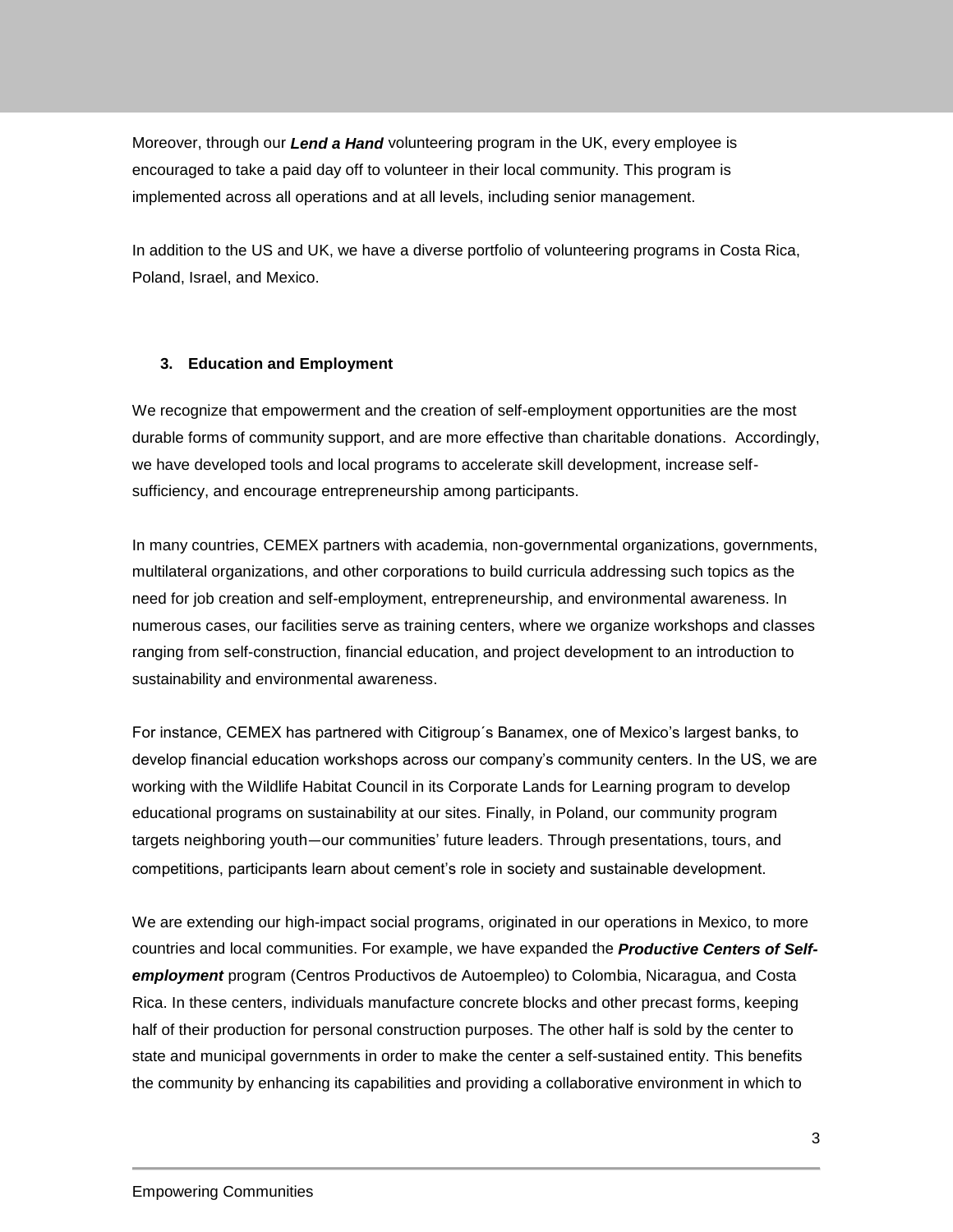work. Ultimately, the program helps participants to improve their quality of life and realize additional income, fostering social cohesion and reducing poverty.

### **4. High-Quality Affordable Housing**

As a global building materials company, the best way for CEMEX to contribute to the overall wellbeing of society is by increasing disadvantaged groups' access to our building materials and services, empowering new generations of construction professionals, and promoting home ownership.



**As of 2012, the** *Patrimonio Hoy* **program benefited 1.9 million individuals in Latin America.**

Almost two years after the launch of our *Affordable Housing* initiative, alongside many partners in emerging countries, we have contributed to the construction of approximately 8,000 affordable homes. We are working with governments and financial institutions to increase this number by further developing financing schemes that allow families without access to formal credit to gain access to durable and dignified housing.

Since 1998, our flagship *Patrimonio Hoy* initiative has been dedicated to helping low-income families reach their self-construction goals. This program combines the global presence of CEMEX distribution centers with the power of microcredit to offer financial and technical assistance to families for the construction of their homes. As of 2012, the *Patrimonio Hoy* program benefited 1.9 million individuals in Latin America.

#### **Looking Forward**

CEMEX's mission is to become our stakeholders´ partner of choice and an effective leader in the sustainable and positive development of our communities. We will maintain an open dialogue with our constituencies to identify opportunities and seek innovative propositions to increase and share value.